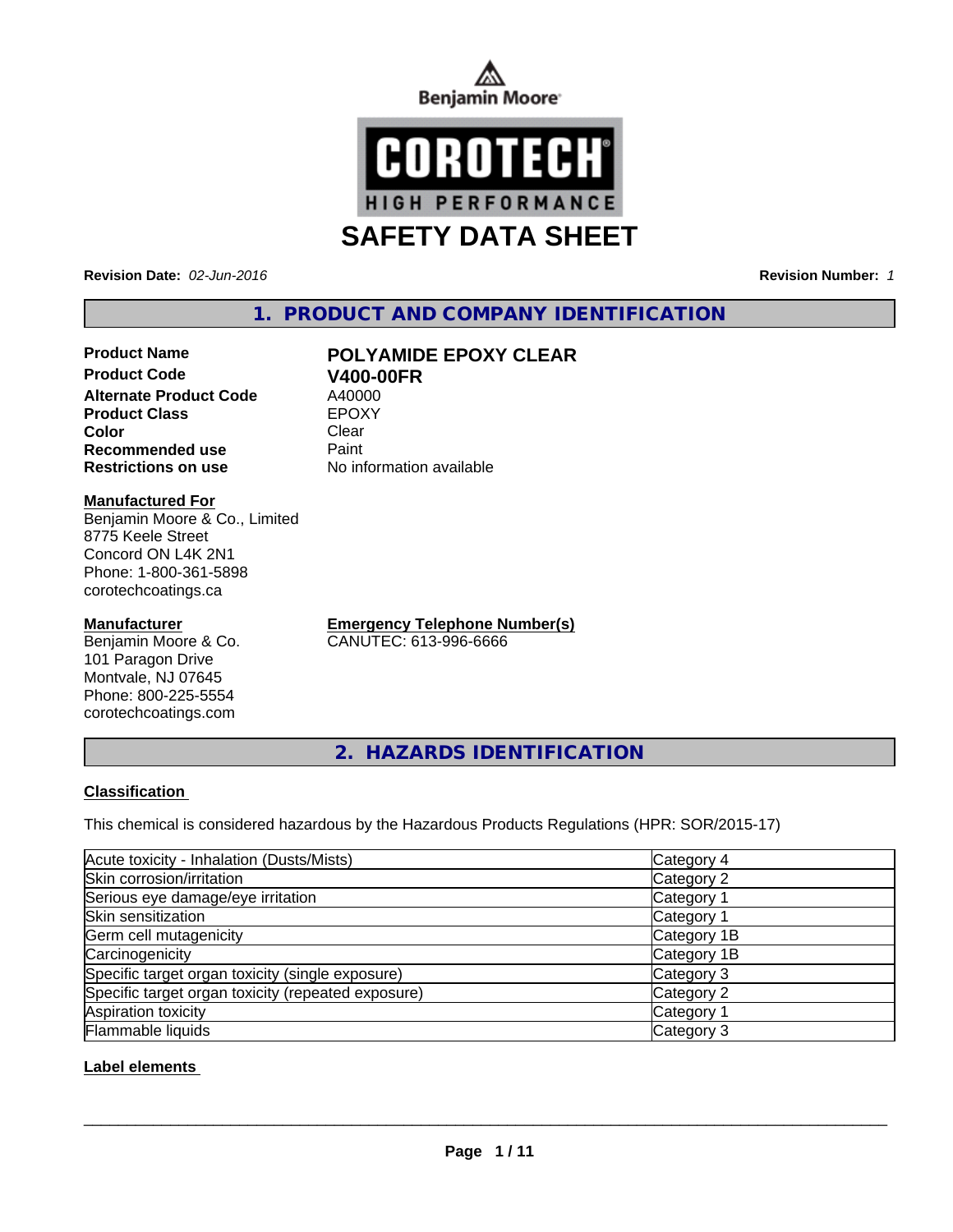#### **Danger**

**Hazard statements** Harmful if inhaled Causes skin irritation Causes serious eye damage May cause an allergic skin reaction May cause genetic defects May cause cancer May cause respiratory irritation May cause damage to organs through prolonged or repeated exposure May be fatal if swallowed and enters airways Flammable liquid and vapor



**Appearance** liquid **Odor** solvent

## **Precautionary Statements - Prevention**

Obtain special instructions before use

Do not handle until all safety precautions have been read and understood Use personal protective equipment as required

Use only outdoors or in a well-ventilated area

Wash face, hands and any exposed skin thoroughly after handling

Contaminated work clothing should not be allowed out of the workplace

Wear protective gloves

Do not breathe dust/fume/mist/vapors/spray

Keep away from heat/sparks/open flames/hot surfaces, no smoking

Keep container tightly closed

Ground/bond container and receiving equipment

Use explosion-proof electrical/ventilating/lighting/equipment

Use only non-sparking tools

Take precautionary measures against static discharge

Keep cool

# **Precautionary Statements - Response**

If exposed or concerned get medical attention

**Eyes**

If in eyes rinse cautiously with water for several minutes. Remove contact lenses, if present and easy to do. Continue rinsing

Immediately call a POISON CENTER or physician

**Skin**

If skin irritation or rash occurs get medical attention

If on skin (or hair) take off immediately all contaminated clothing. Rinse skin with water

Wash contaminated clothing before reuse

#### **Inhalation**

If inhaled remove victim to fresh air and keep at rest in a position comfortable for breathing **Ingestion**

If swallowed immediately call a POISON CENTER or physician

Do NOT induce vomiting

#### **Fire**

In case of fire use CO2, dry chemical, or foam for extinction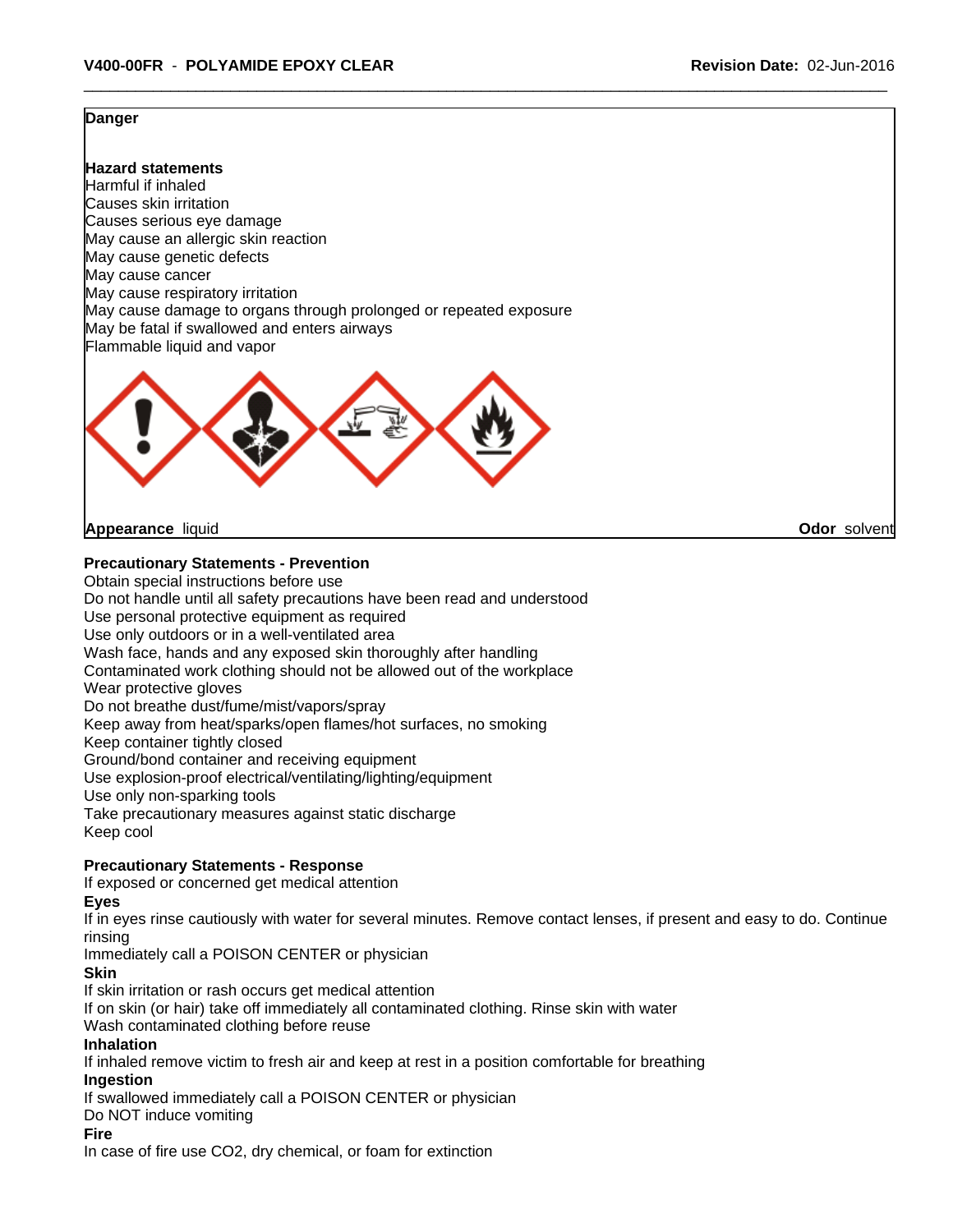# **Precautionary Statements - Storage**

Store locked up Store in a well-ventilated place. Keep container tightly closed

#### **Precautionary Statements - Disposal**

Dispose of contents/container to an approved waste disposal plant

#### **Other information**

No information available

#### **Other hazards**

**IMPORTANT:** Designed to be mixed with other components. Mixture will have hazards of all components. Before opening packages, read all warning labels. Follow all precautions.

**CAUTION:** All floor coatings may become slippery when wet. Where non-skid characteristics are desired, a small amount of clean sand may be added. Stir often during application.

# **3. COMPOSITION INFORMATION ON COMPONENTS**

| <b>Chemical Name</b>                       | <b>CAS-No</b>  | Weight % (max) |
|--------------------------------------------|----------------|----------------|
| Xvlene                                     | 1330-20-7      | $10 - 30%$     |
| Benzvl alcohol                             | $100 - 51 - 6$ | $10 - 30%$     |
| Propylene glycol monomethyl ether          | 107-98-2       | $3 - 7%$       |
| Ethyl benzene                              | $100 - 41 - 4$ | $3 - 7%$       |
| Triethylenetetramine                       | $112 - 24 - 3$ | 1 - 5%         |
| Naphtha (petroleum), hydrosulfurized heavy | 64742-82-1     | $0.1 - 0.25%$  |

| 4. FIRST AID MEASURES                  |                                                                                                                                                                                                                            |  |
|----------------------------------------|----------------------------------------------------------------------------------------------------------------------------------------------------------------------------------------------------------------------------|--|
| <b>General Advice</b>                  | If symptoms persist, call a physician. Show this safety data<br>sheet to the doctor in attendance.                                                                                                                         |  |
| <b>Eye Contact</b>                     | Immediately flush with plenty of water. After initial flushing,<br>remove any contact lenses and continue flushing for at<br>least 15 minutes. Keep eye wide open while rinsing. If<br>symptoms persist, call a physician. |  |
| <b>Skin Contact</b>                    | Wash off immediately with soap and plenty of water<br>removing all contaminated clothes and shoes. If skin<br>irritation persists, call a physician.                                                                       |  |
| <b>Inhalation</b>                      | Move to fresh air. If symptoms persist, call a physician.<br>If not breathing, give artificial respiration. Call a physician<br>immediately.                                                                               |  |
| Ingestion                              | Clean mouth with water and afterwards drink plenty of<br>water. Do not induce vomiting without medical advice.<br>Never give anything by mouth to an unconscious person.<br>Consult a physician.                           |  |
| <b>Protection Of First-Aiders</b>      | Use personal protective equipment.                                                                                                                                                                                         |  |
| <b>Most Important Symptoms/Effects</b> | No information available.                                                                                                                                                                                                  |  |
| <b>Notes To Physician</b>              | Treat symptomatically.                                                                                                                                                                                                     |  |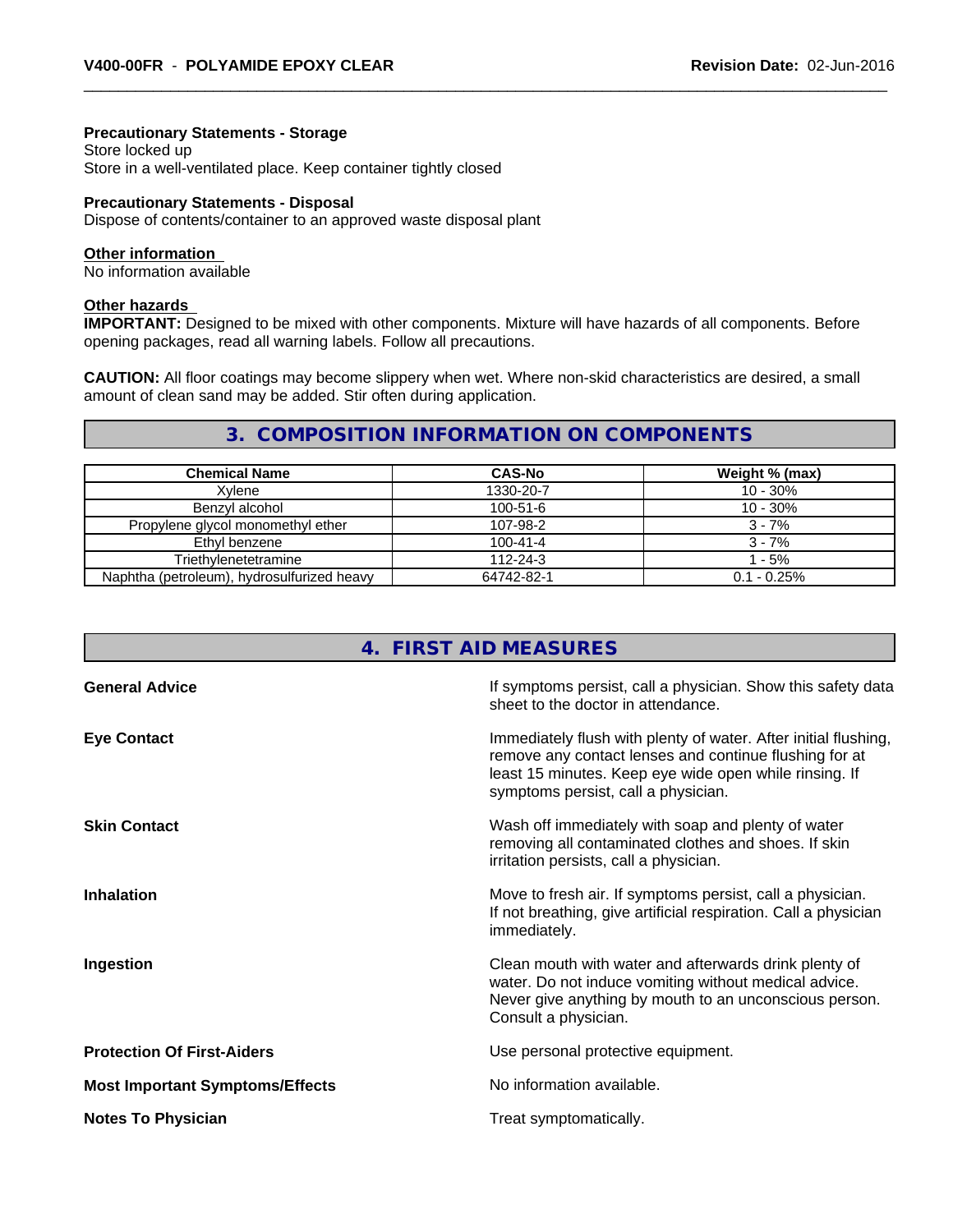# **5. FIRE-FIGHTING MEASURES**

| <b>Flammable Properties</b>                                                                  | Vapors may travel considerable distance to a source of<br>ignition and flash back. Vapors may cause flash fire.                                                                                                                                                                                |
|----------------------------------------------------------------------------------------------|------------------------------------------------------------------------------------------------------------------------------------------------------------------------------------------------------------------------------------------------------------------------------------------------|
| <b>Suitable Extinguishing Media</b>                                                          | Foam, dry powder or water. Use extinguishing measures<br>that are appropriate to local circumstances and the<br>surrounding environment.                                                                                                                                                       |
| <b>Protective Equipment And Precautions For</b><br><b>Firefighters</b>                       | As in any fire, wear self-contained breathing apparatus<br>pressure-demand, MSHA/NIOSH (approved or equivalent)<br>and full protective gear.                                                                                                                                                   |
| <b>Hazardous Combustion Products</b>                                                         | Burning may result in carbon dioxide, carbon monoxide<br>and other combustion products of varying composition<br>which may be toxic and/or irritating.                                                                                                                                         |
| <b>Specific Hazards Arising From The Chemical</b>                                            | Flammable. Flash back possible over considerable<br>distance. Keep product and empty container away from<br>heat and sources of ignition. Closed containers may<br>rupture if exposed to fire or extreme heat. Thermal<br>decomposition can lead to release of irritating gases and<br>vapors. |
| <b>Sensitivity To Mechanical Impact</b>                                                      | No                                                                                                                                                                                                                                                                                             |
| <b>Sensitivity To Static Discharge</b>                                                       | Yes                                                                                                                                                                                                                                                                                            |
| <b>Flash Point Data</b><br>Flash Point (°F)<br>Flash Point (°C)<br><b>Flash Point Method</b> | 80<br>27<br><b>PMCC</b>                                                                                                                                                                                                                                                                        |
| <b>Flammability Limits In Air</b>                                                            |                                                                                                                                                                                                                                                                                                |
| <b>Lower Explosion Limit</b><br><b>Upper Explosion Limit</b>                                 | Not available<br>Not available                                                                                                                                                                                                                                                                 |
| <b>NFPA</b><br>Health: 2<br>Flammability: 3                                                  | Instability: 0<br><b>Special: Not Applicable</b>                                                                                                                                                                                                                                               |

#### **NFPA Legend**

- 0 Not Hazardous
- 1 Slightly
- 2 Moderate
- 3 High
- 4 Severe

*The ratings assigned are only suggested ratings, the contractor/employer has ultimate responsibilities for NFPA ratings where this system is used.*

*Additional information regarding the NFPA rating system is available from the National Fire Protection Agency (NFPA) at www.nfpa.org.*

# **6. ACCIDENTAL RELEASE MEASURES**

**Personal Precautions Remove all sources of ignition. Take precautions to** Remove all sources of ignition. Take precautions to prevent flashback. Ground and bond all containers and handling equipment. Take precautionary measures against static discharges. Ensure adequate ventilation. Avoid contact with skin, eyes and clothing. Use personal protective equipment.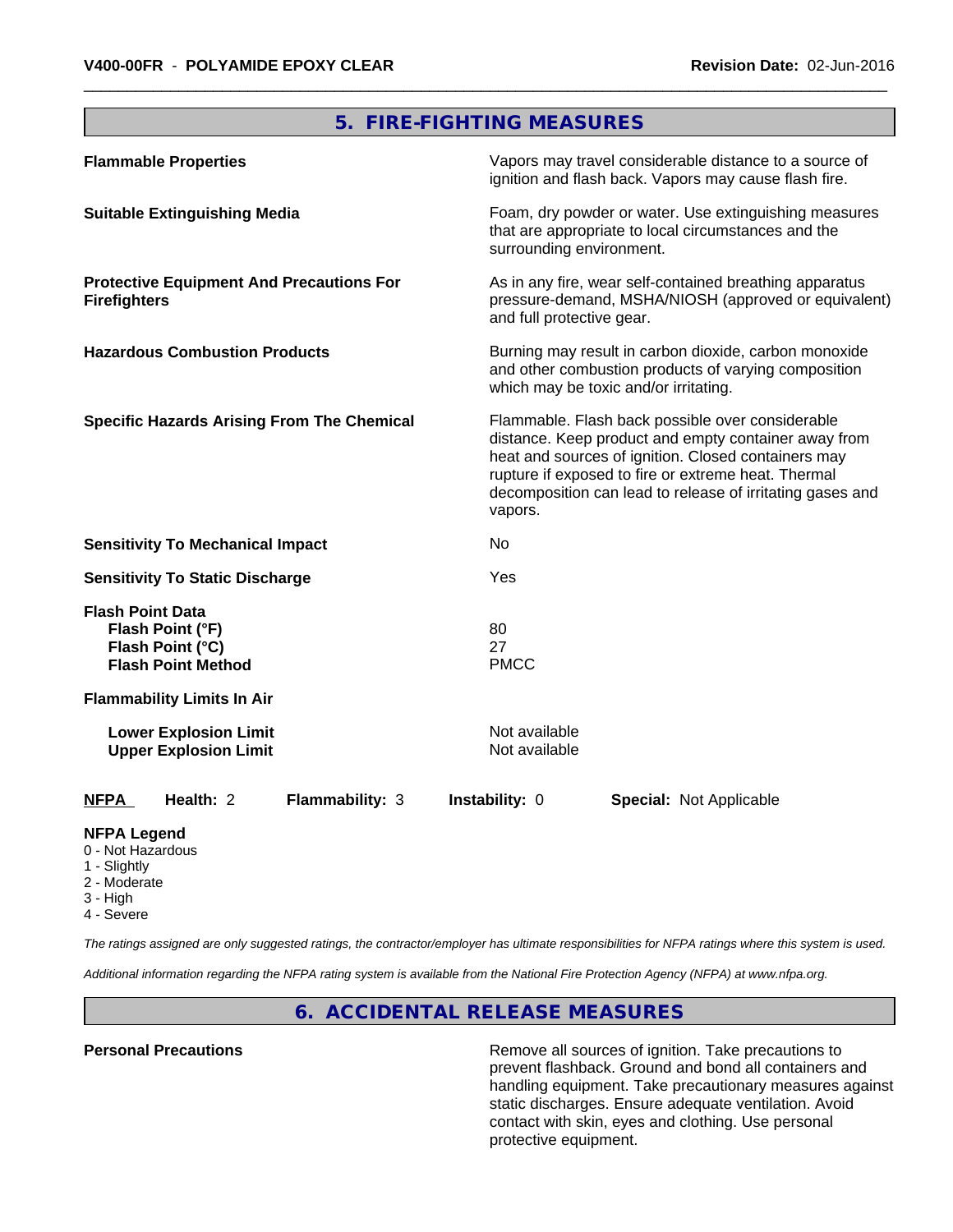| <b>Other Information</b>         |             | Prevent further leakage or spillage if safe to do so. Do not<br>allow material to contaminate ground water system.<br>Prevent product from entering drains. Do not flush into<br>surface water or sanitary sewer system. Local authorities<br>should be advised if significant spillages cannot be<br>contained.                                                                                                                                                                                                                                                                                                                                                                                   |  |  |
|----------------------------------|-------------|----------------------------------------------------------------------------------------------------------------------------------------------------------------------------------------------------------------------------------------------------------------------------------------------------------------------------------------------------------------------------------------------------------------------------------------------------------------------------------------------------------------------------------------------------------------------------------------------------------------------------------------------------------------------------------------------------|--|--|
| <b>Environmental Precautions</b> |             | See Section 12 for additional Ecological Information.                                                                                                                                                                                                                                                                                                                                                                                                                                                                                                                                                                                                                                              |  |  |
| <b>Methods For Clean-Up</b>      |             | Dam up. Soak up with inert absorbent material. Use a<br>non-sparking or explosion proof means to transfer material<br>to a sealed, appropriate container for disposal. Clean<br>contaminated surface thoroughly.                                                                                                                                                                                                                                                                                                                                                                                                                                                                                   |  |  |
|                                  | $7_{\odot}$ | <b>HANDLING AND STORAGE</b>                                                                                                                                                                                                                                                                                                                                                                                                                                                                                                                                                                                                                                                                        |  |  |
| <b>Handling</b>                  |             | Avoid contact with skin, eyes and clothing. Wear personal<br>protective equipment. Do not breathe vapors or spray mist.<br>Use only in ventilated areas. Prevent vapor build-up by<br>providing adequate ventilation during and after use.<br>Take precautionary measures against static discharges.<br>To avoid ignition of vapors by static electricity discharge,<br>all metal parts of the equipment must be grounded. Keep<br>away from heat, sparks and flame. Do not smoke.<br>Extinguish all flames and pilot lights, and turn off stoves,<br>heaters, electric motors and other sources of ignition<br>during use and until all vapors are gone. Ignition and/or<br>flash back may occur. |  |  |
| <b>Storage</b>                   |             | Keep containers tightly closed in a dry, cool and<br>well-ventilated place. Keep away from heat. Keep away<br>from open flames, hot surfaces and sources of ignition.<br>Keep in properly labeled containers. Keep out of the reach<br>of children.                                                                                                                                                                                                                                                                                                                                                                                                                                                |  |  |
| <b>Incompatible Materials</b>    |             | Incompatible with strong acids and bases and strong<br>oxidizing agents.                                                                                                                                                                                                                                                                                                                                                                                                                                                                                                                                                                                                                           |  |  |
|                                  |             |                                                                                                                                                                                                                                                                                                                                                                                                                                                                                                                                                                                                                                                                                                    |  |  |
|                                  |             |                                                                                                                                                                                                                                                                                                                                                                                                                                                                                                                                                                                                                                                                                                    |  |  |

**8. EXPOSURE CONTROLS / PERSONAL PROTECTION**

# **Exposure Limits**

*No exposure limits have been established for this product.*

| <b>Chemical Name</b>        | <b>ACGIH</b>   | <b>Alberta</b>                 | <b>British Columbia</b> | <b>Ontario</b>     | Quebec                          |
|-----------------------------|----------------|--------------------------------|-------------------------|--------------------|---------------------------------|
| Xylene                      | 100 ppm - TWA  | $100$ ppm - TWA                | 100 ppm - TWA           | 100 ppm - TWA      | 100 ppm - TWAEV                 |
|                             | 150 ppm - STEL | 434 mg/m <sup>3</sup> - TWA    | 150 ppm - STEL          | 150 ppm - STEL     | 434 mg/m <sup>3</sup> - TWAEV   |
|                             |                | 150 ppm - STEL                 |                         |                    | 150 ppm - STEV                  |
|                             |                | $651$ mg/m <sup>3</sup> - STEL |                         |                    | $651 \text{ mg/m}^3$ - STEV     |
| Propylene glycol monomethyl | 50 ppm - TWA   | 100 ppm - TWA                  | 50 ppm - TWA            | 50 ppm - TWA       | 100 ppm - TWAEV                 |
| ether                       | 100 ppm - STEL | $369$ mg/m <sup>3</sup> - TWA  | 75 ppm - STEL           | 100 ppm - STEL     | $369$ mg/m <sup>3</sup> - TWAEV |
|                             |                | 150 ppm - STEL                 |                         |                    | 150 ppm - STEV                  |
|                             |                | 553 mg/m $3 -$ STEL            |                         |                    | 553 mg/m <sup>3</sup> - STEV    |
| Ethyl benzene               | 20 ppm - TWA   | $100$ ppm - TWA                | 20 ppm - TWA            | 20 ppm - TWA       | 100 ppm - TWAEV                 |
|                             |                | 434 mg/m <sup>3</sup> - TWA    |                         |                    | 434 mg/m <sup>3</sup> - TWAEV   |
|                             |                | 125 ppm - STEL                 |                         |                    | 125 ppm - STEV                  |
|                             |                | $543$ mg/m <sup>3</sup> - STEL |                         |                    | 543 mg/m $3 -$ STEV             |
| Triethylenetetramine        | N/E            | N/E                            | N/E                     | 0.5 ppm - TWA      | N/E                             |
|                             |                |                                |                         | $3$ ma/m $3$ - TWA |                                 |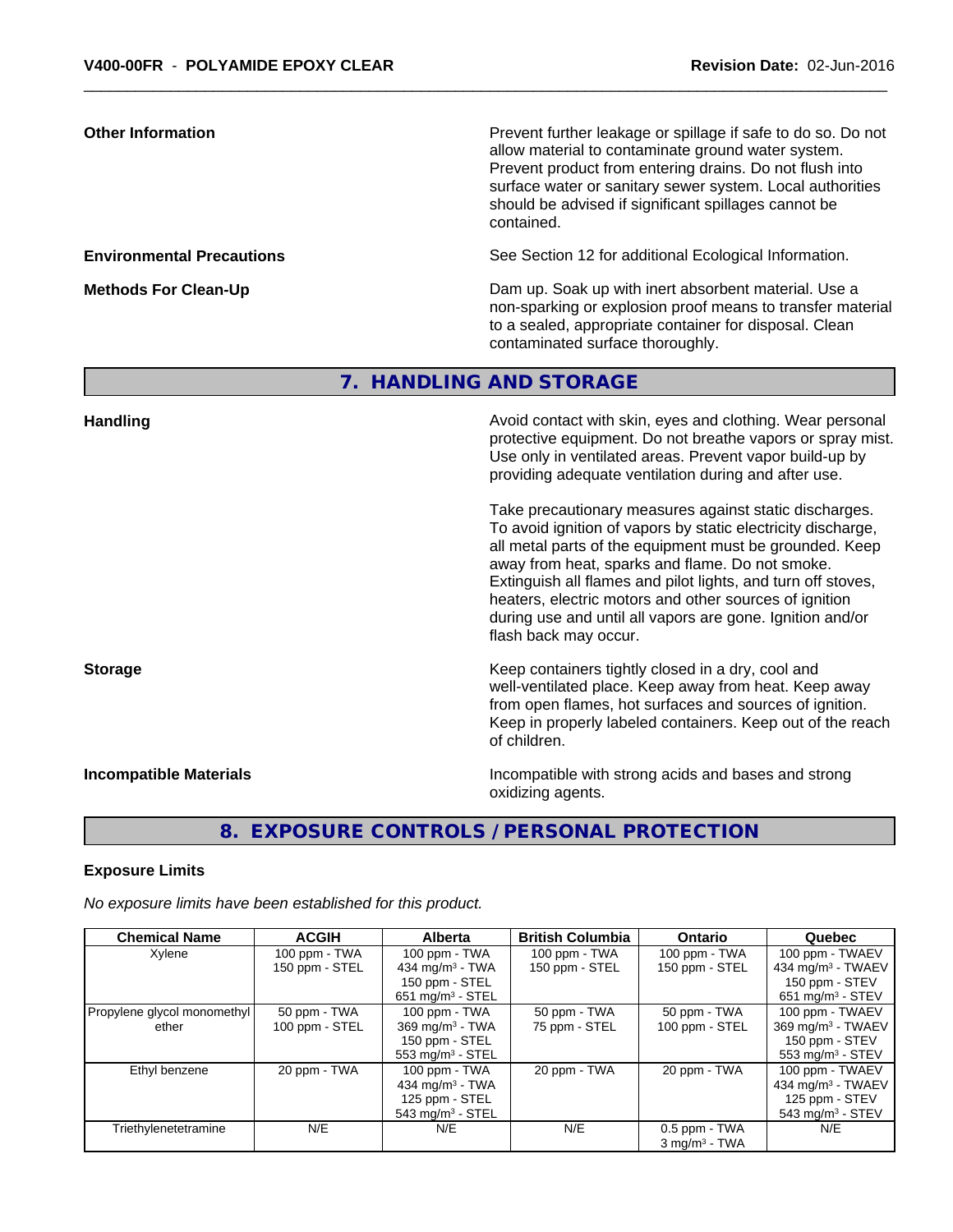|                                                                                                                                                                                                                                                                                                                              | Danger of cutaneous                                                                                                                                                                                                                                                                                                                                                                                                                                          |  |  |
|------------------------------------------------------------------------------------------------------------------------------------------------------------------------------------------------------------------------------------------------------------------------------------------------------------------------------|--------------------------------------------------------------------------------------------------------------------------------------------------------------------------------------------------------------------------------------------------------------------------------------------------------------------------------------------------------------------------------------------------------------------------------------------------------------|--|--|
| Legend<br>ACGIH - American Conference of Governmental Industrial Hygienists<br>Alberta - Alberta Occupational Exposure Limits<br>British Columbia - British Columbia Occupational Exposure Limits<br>Ontario - Ontario Occupational Exposure Limits<br>Quebec - Quebec Occupational Exposure Limits<br>N/E - Not established | absorption                                                                                                                                                                                                                                                                                                                                                                                                                                                   |  |  |
| <b>Engineering Measures</b>                                                                                                                                                                                                                                                                                                  | Ensure adequate ventilation, especially in confined areas.                                                                                                                                                                                                                                                                                                                                                                                                   |  |  |
| <b>Personal Protective Equipment</b><br><b>Eye/Face Protection</b><br><b>Skin Protection</b><br><b>Respiratory Protection</b>                                                                                                                                                                                                | Safety glasses with side-shields.<br>Protective gloves and impervious clothing.<br>Use only with adequate ventilation. In operations where<br>exposure limits are exceeded, use a NIOSH approved<br>respirator that has been selected by a technically qualified<br>person for the specific work conditions. When spraying the<br>product or applying in confined areas, wear a NIOSH<br>approved respirator specified for paint spray or organic<br>vapors. |  |  |
| <b>Hygiene Measures</b>                                                                                                                                                                                                                                                                                                      | Avoid contact with skin, eyes and clothing. Remove and<br>wash contaminated clothing before re-use. Wash<br>thoroughly after handling.                                                                                                                                                                                                                                                                                                                       |  |  |
| 9.                                                                                                                                                                                                                                                                                                                           | PHYSICAL AND CHEMICAL PROPERTIES                                                                                                                                                                                                                                                                                                                                                                                                                             |  |  |
| Appearance<br>Odor<br><b>Odor Threshold</b>                                                                                                                                                                                                                                                                                  | liquid<br>solvent<br>No information available                                                                                                                                                                                                                                                                                                                                                                                                                |  |  |

**Density (lbs/gal)** 7.8 - 8.1 **Specific Gravity** 0.93 - 0.97 **pH** No information available **Viscosity (cps)** No information available **Solubility Note 2008 Note 2008 Note 2008 Note 2008 Note 2008 Note 2008 Note 2008 Note 2008 Note 2008 Note 2008 Note 2008 Note 2008 Note 2008 Note 2008 Note 2008 Note 2008 Note 2008 Note Water Solubility Water Solubility Water Solubility No information available Evaporation Rate No information available No information available Vapor Pressure** No information available in the North American Monte Available in the North Available in the North Available in the North Available in the North Available in the North Available in the North Available in t **Vapor Density Vapor Density No information available Wt. % Solids** 60 - 70 **Vol. % Solids** 55 - 65 **Wt. % Volatiles Vol. % Volatiles** 35 - 45 **VOC Regulatory Limit (g/L)** < 340 **Boiling Point (°F)** 248 **Boiling Point (°C)** 120 **Freezing Point (°F)** No information available **Freezing Point (°C)** No information available **Flash Point (°F)** 80 **Flash Point (°C)** 27 **Flash Point Method** PMCC **Flammability (solid, gas)**<br> **Compare Upper Explosion Limit** Not applicable Not applicable **Upper Explosion Limit**<br> **Lower Explosion Limit**<br> **Lower Explosion Limit Lower Explosion Limit Autoignition Temperature (°F)**<br> **Autoignition Temperature (°C)** No information available **Autoignition Temperature (°C) Decomposition Temperature (°F)** No information available **Decomposition Temperature (°C)** No information available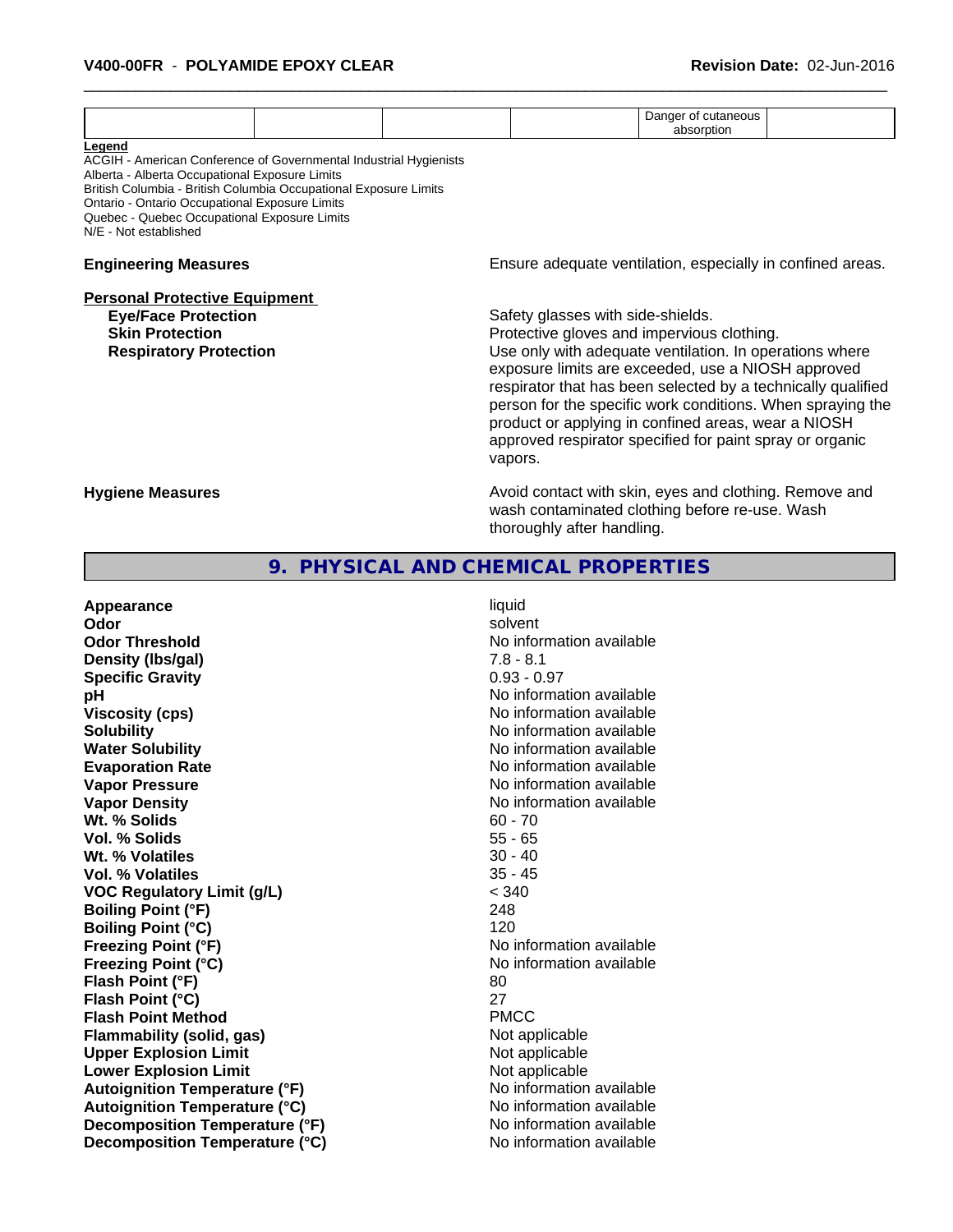**Partition Coefficient (n-octanol/water)** No information available

|                                           | 10. STABILITY AND REACTIVITY                                                                                              |
|-------------------------------------------|---------------------------------------------------------------------------------------------------------------------------|
| <b>Reactivity</b>                         | Not Applicable                                                                                                            |
| <b>Chemical Stability</b>                 | Stable under normal conditions. Hazardous polymerisation<br>does not occur.                                               |
| <b>Conditions To Avoid</b>                | Keep away from open flames, hot surfaces, static<br>electricity and sources of ignition. Sparks. Elevated<br>temperature. |
| <b>Incompatible Materials</b>             | Incompatible with strong acids and bases and strong<br>oxidizing agents.                                                  |
| <b>Hazardous Decomposition Products</b>   | Thermal decomposition can lead to release of irritating<br>gases and vapors.                                              |
| <b>Possibility Of Hazardous Reactions</b> | None under normal conditions of use.                                                                                      |
| 11.                                       | <b>TOXICOLOGICAL INFORMATION</b>                                                                                          |
| <b>Droduct Information</b>                |                                                                                                                           |

#### **Product Information Information on likely routes of exposure**

**Acute Toxicity** 

**Principal Routes of Exposure Exposure** Eye contact, skin contact and inhalation.

**Product Information Repeated or prolonged exposure to organic solvents may** Repeated or prolonged exposure to organic solvents may lead to permanent brain and nervous system damage. Intentional misuse by deliberately concentrating and inhaling vapors may be harmful or fatal.

### **Information on toxicological effects**

**Symptoms** No information available

# **Delayed and immediate effects as well as chronic effects from short and long-term exposure**

| Eye contact                  | Contact with eyes may cause irritation.                                                                                                                                                                                                                          |
|------------------------------|------------------------------------------------------------------------------------------------------------------------------------------------------------------------------------------------------------------------------------------------------------------|
| <b>Skin contact</b>          | May cause skin irritation and/or dermatitis. Prolonged skin<br>contact may defat the skin and produce dermatitis.                                                                                                                                                |
| <b>Inhalation</b>            | Harmful by inhalation. High vapor / aerosol concentrations<br>are irritating to the eyes, nose, throat and lungs and may<br>cause headaches, dizziness, drowsiness,                                                                                              |
|                              | unconsciousness, and other central nervous system<br>effects.                                                                                                                                                                                                    |
| Ingestion                    | Harmful if swallowed. Ingestion may cause irritation to<br>mucous membranes. Small amounts of this product<br>aspirated into the respiratory system during ingestion or<br>vomiting may cause mild to severe pulmonary injury,<br>possibly progressing to death. |
| <b>Sensitization:</b>        | No information available.                                                                                                                                                                                                                                        |
| <b>Neurological Effects</b>  | No information available.                                                                                                                                                                                                                                        |
| <b>Mutagenic Effects</b>     | No information available.                                                                                                                                                                                                                                        |
| <b>Reproductive Effects</b>  | No information available.                                                                                                                                                                                                                                        |
| <b>Developmental Effects</b> | No information available.                                                                                                                                                                                                                                        |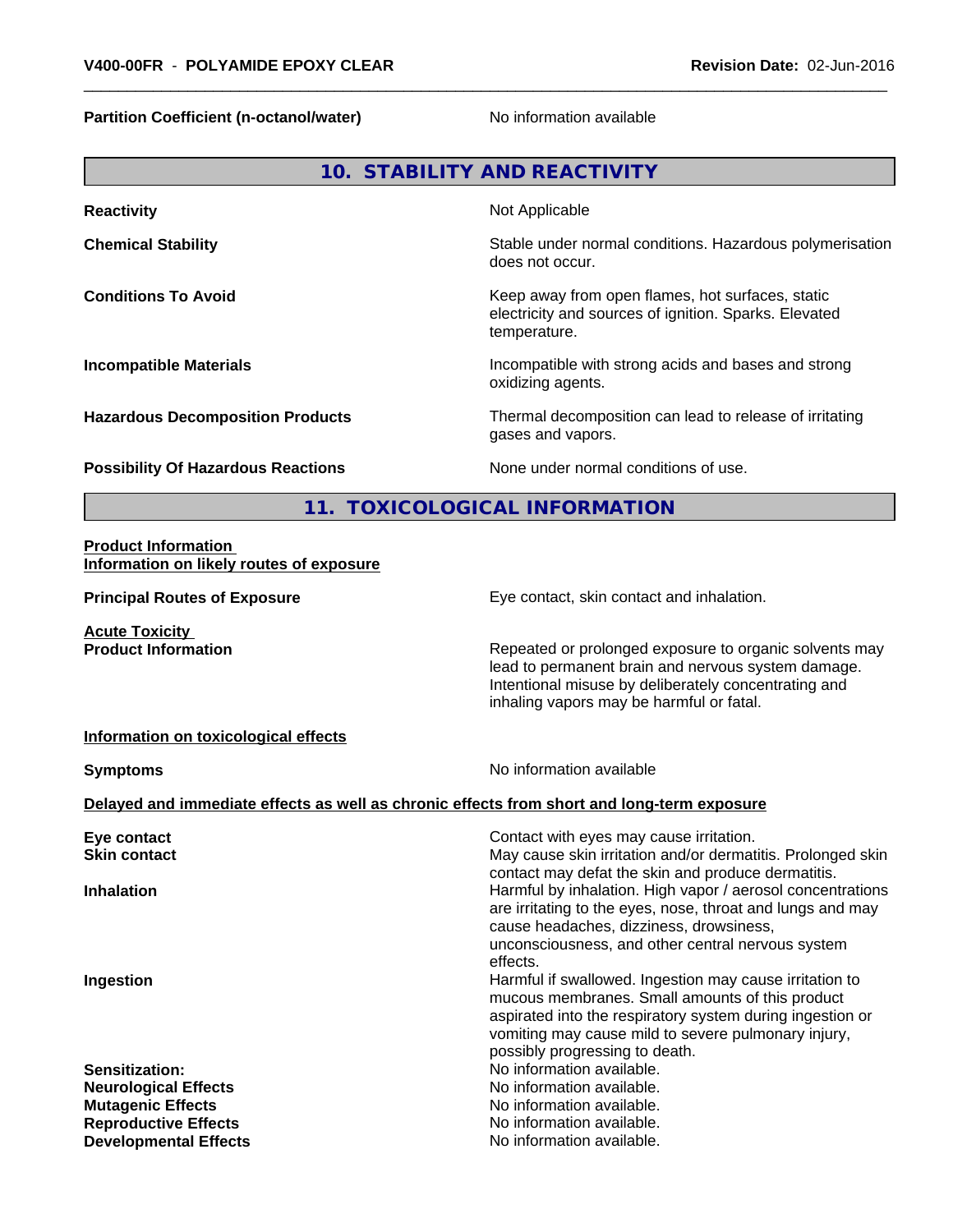| <b>Target Organ Effects</b>     | No information available.                                                                                                                                                                                                           |
|---------------------------------|-------------------------------------------------------------------------------------------------------------------------------------------------------------------------------------------------------------------------------------|
| <b>STOT - single exposure</b>   | May cause disorder and damage to the. Respiratory<br>system.                                                                                                                                                                        |
| <b>STOT - repeated exposure</b> | Causes damage to organs through prolonged or repeated<br>exposure if inhaled. Central nervous system (CNS).                                                                                                                         |
|                                 | Causes damage to organs through prolonged or repeated<br>exposure.                                                                                                                                                                  |
| Other adverse effects           | No information available.                                                                                                                                                                                                           |
| <b>Aspiration Hazard</b>        | May be harmful if swallowed and enters airways. Small<br>amounts of this product aspirated into the respiratory<br>system during ingestion or vomiting may cause mild to<br>severe pulmonary injury, possibly progressing to death. |
|                                 |                                                                                                                                                                                                                                     |

#### **Numerical measures of toxicity**

**The following values are calculated based on chapter 3.1 of the GHS document**

| ATEmix (oral)                        | 3772 mg/kg |
|--------------------------------------|------------|
| <b>ATEmix (dermal)</b>               | 2956 ma/ka |
| <b>ATEmix (inhalation-dust/mist)</b> | 3.1 ma/L   |
| <b>ATEmix (inhalation-vapor)</b>     | 515.1 ma/L |

#### **Component**

Xylene LD50 Oral: 4300 mg/kg (Rat) LD50 Dermal: > 1700 mg/kg (Rabbit) LC50 Inhalation (Vapor): 5000 ppm (Rat, 4 hr.) Benzyl alcohol LD50 Oral: 1230-1660 mg/kg (Rat) LD50 Dermal: 2,000 mg/kg (Rabbit) LC50 Inhalation (Vapor): > 5,000 mg/m<sup>3</sup> (Rat) Propylene glycol monomethyl ether LD50 Oral: 6,600 mg/kg (Rat) LD50 Dermal: 13,000 mg/kg (Rabbit) LC50 Inhalation (Vapor): 10,000 ppm (Rat) Ethyl benzene LD50 Oral: mg/kg (Rat) LD50 Dermal: > mg/kg (Rabbit) LC50 Inhalation (Vapor): mg/m<sup>3</sup> (Rat, 2 hr.) **Triethylenetetramine** LD50 Oral: 2500 mg/kg (Rat) LD50 Dermal: 805 mg/kg (Rabbit)

#### **Chronic Toxicity**

#### **Carcinogenicity**

*The information below indicateswhether each agency has listed any ingredient as a carcinogen:.*

| <b>Chemical Name</b> | <b>IARC</b>                               | <b>NTF</b> |
|----------------------|-------------------------------------------|------------|
|                      | 2B<br>ı Carcinogen.<br>- Possible Human C |            |
| Ethyl<br>l benzene   |                                           |            |

#### **Legend**

IARC - International Agency for Research on Cancer NTP - National Toxicity Program OSHA - Occupational Safety & Health Administration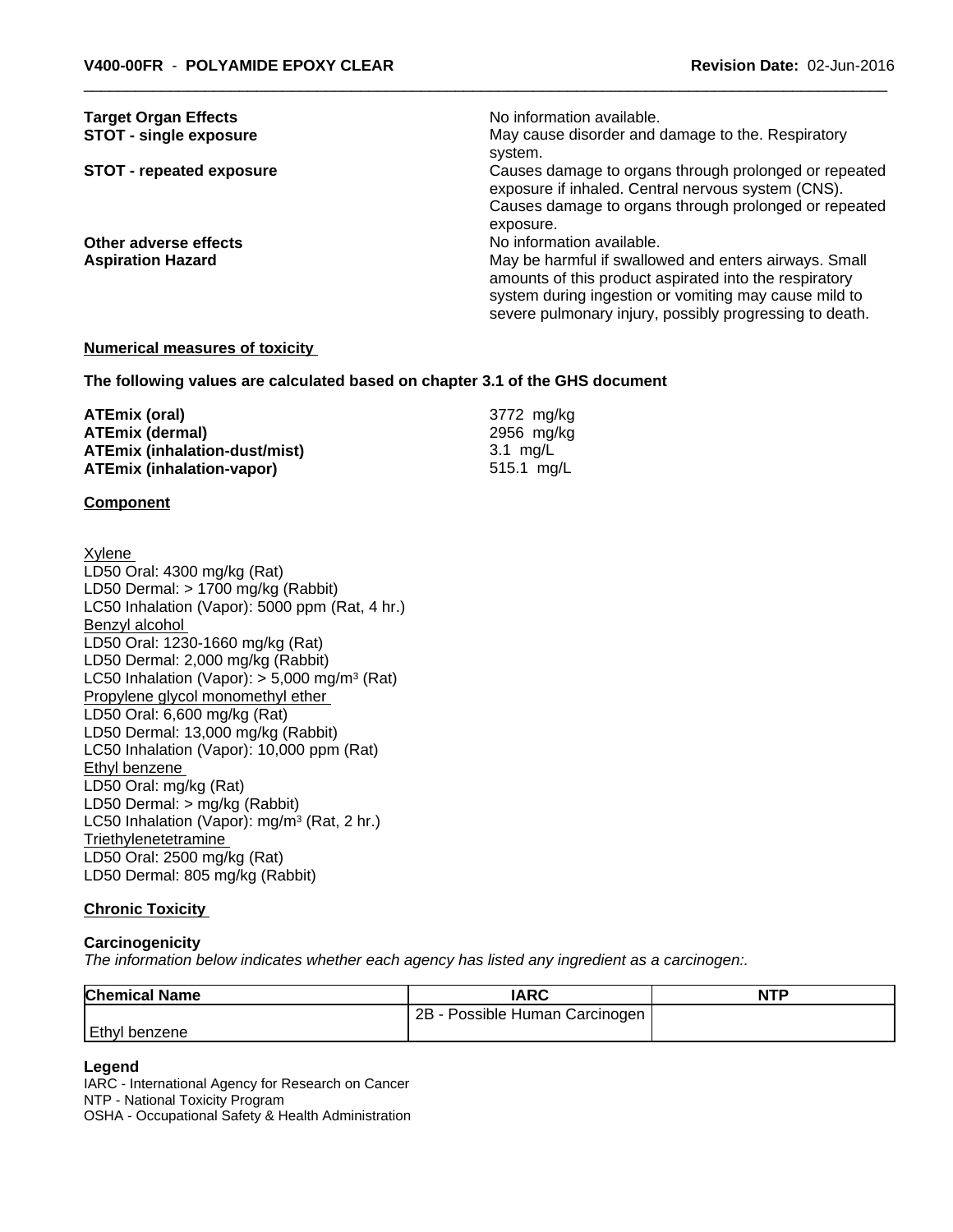# **12. ECOLOGICAL INFORMATION**

# **Ecotoxicity Effects**

The environmental impact of this product has not been fully investigated.

#### **Product Information**

# **Acute Toxicity to Fish**

No information available

# **Acute Toxicity to Aquatic Invertebrates**

No information available

# **Acute Toxicity to Aquatic Plants**

No information available

### **Persistence / Degradability**

No information available.

### **Bioaccumulation / Accumulation**

No information available.

### **Mobility in Environmental Media**

No information available.

#### **Ozone**

No information available

# **Component**

#### **Acute Toxicity to Fish**

Xylene LC50: 13.5 mg/L (Rainbow Trout - 96 hr.) Ethyl benzene LC50: 12.1 mg/L (Fathead Minnow - 96 hr.)

#### **Acute Toxicity to Aquatic Invertebrates**

Ethyl benzene EC50: 1.8 mg/L (Daphnia magna - 48 hr.)

#### **Acute Toxicity to Aquatic Plants**

Ethyl benzene EC50: 4.6 mg/L (Green algae (Scenedesmus subspicatus), 72 hrs.)

# **13. DISPOSAL CONSIDERATIONS**

Waste Disposal Method **Dispose of in accordance with federal, state, provincial,** and local regulations. Local requirements may vary, consult your sanitation department or state-designated environmental protection agency for more disposal options.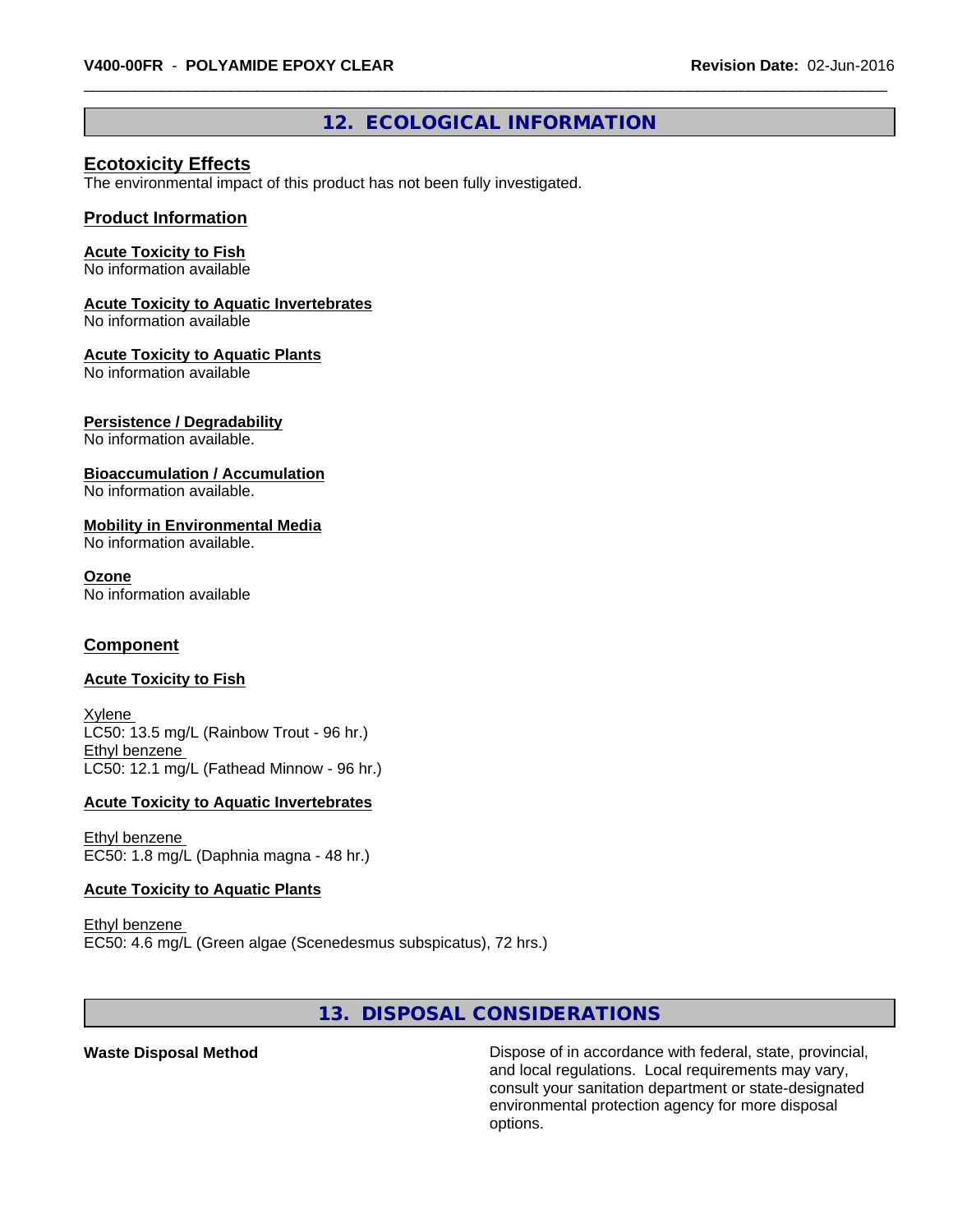**Empty Container Warning <b>Emptied** Containers may retain product residue. Follow label warnings even after container is emptied. Residual vapors may explode on ignition.

# **14. TRANSPORT INFORMATION**

| <b>TDG</b>                  |                                               |
|-----------------------------|-----------------------------------------------|
| <b>Proper Shipping Name</b> | Paint                                         |
| <b>Hazard Class</b>         | 3                                             |
| UN-No                       | UN1263                                        |
| <b>Packing Group</b>        | Ш                                             |
| <b>Description</b>          | UN1263, Paint, 3, III                         |
| <b>ICAO / IATA</b>          | Contact the preparer for further information. |

**IMDG / IMO IMO Contact the preparer for further information.** 

# **15. REGULATORY INFORMATION**

# **International Inventories**

| <b>TSCA: United States</b> | Yes - All components are listed or exempt. |
|----------------------------|--------------------------------------------|
| <b>DSL: Canada</b>         | Yes - All components are listed or exempt. |

### **National Pollutant Release Inventory (NPRI)**

#### **NPRI Parts 1- 4**

This product contains the following Parts 1-4 NPRI chemicals:

| Chemical Name                     | CAS-No         | Weight % (max) | <b>NPRI Parts 1-4</b> |
|-----------------------------------|----------------|----------------|-----------------------|
| Xvlene                            | 1330-20-7      | 10 - 30%       | Listed                |
| Benzyl alcohol                    | $100 - 51 - 6$ | 10 - 30%       | ∟isted                |
| Propylene glycol monomethyl ether | 107-98-2       | $3 - 7%$       | ∟isted                |
| Ethyl benzene                     | $100 - 41 - 4$ | 3 - 7%         | ∟isted                |
|                                   |                |                |                       |

#### **NPRI Part 5**

This product contains the following NPRI Part 5 Chemicals:

| <b>Chemical Name</b> | <b>CAS-No</b> | Weight % (max) | <b>NPRI Part 5</b> |  |
|----------------------|---------------|----------------|--------------------|--|
| Xylene               | 330-20-7      | 30%<br>10      | .isted             |  |

#### **WHMIS Regulatory Status**

This product has been classified in accordance with the hazard criteria of the Hazardous Products Regulations (HPR) and the SDS contains all the information required by the HPR.

**16. OTHER INFORMATION**

**HMIS Legend** 0 - Minimal Hazard 1 - Slight Hazard

**HMIS** - **Health:** 2\* **Flammability:** 3 **Reactivity:** 0 **PPE:** -